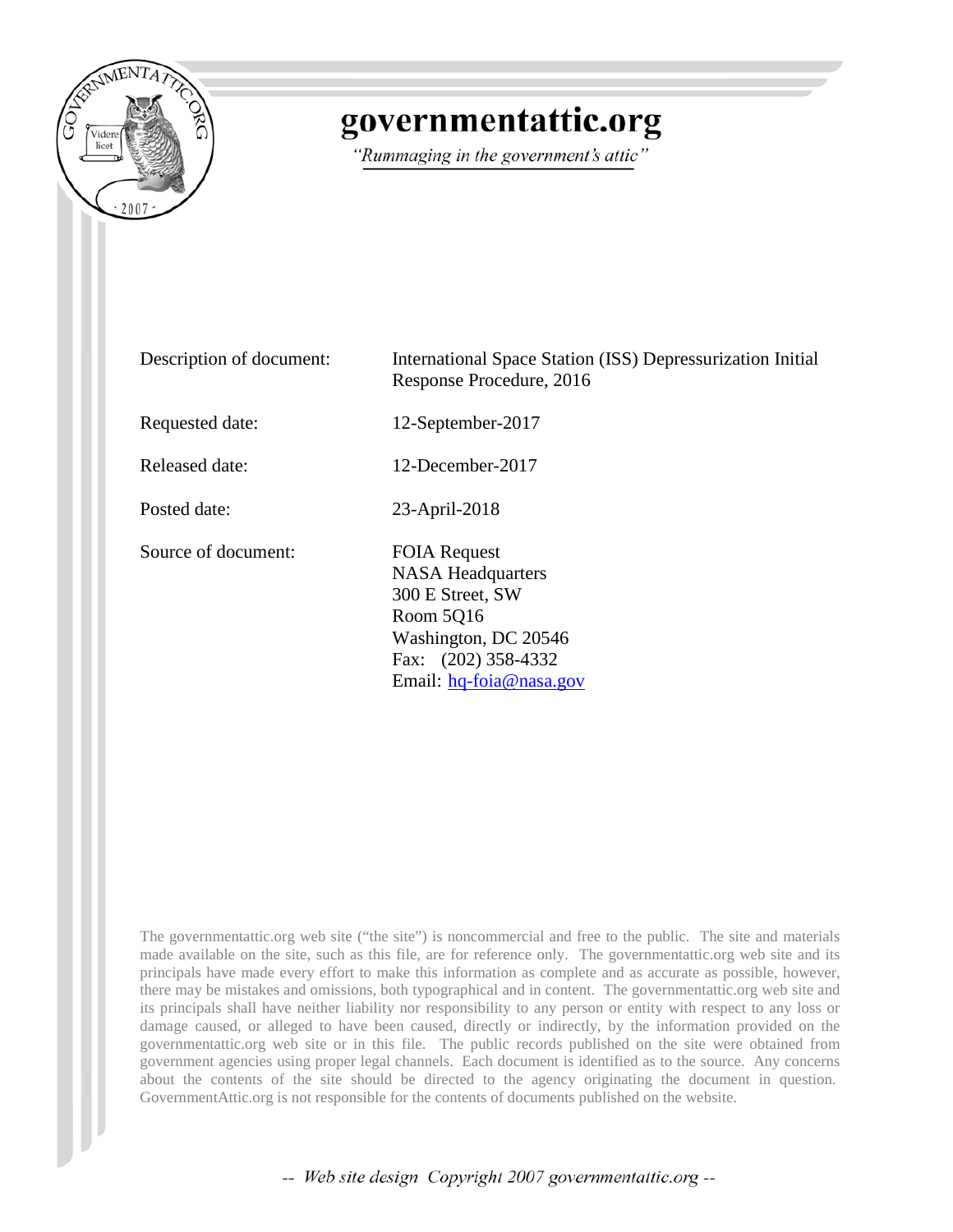National Aeronautics and Space Administration

**Lyndon B. Johnson Space Center**  2101 NASA Parkway Houston, Texas 77058-3696



December 12, 2017

Reply to attn. of: AD911/JSC FOIA Office

**REF: 18-JSC-F-00028** 

Thank you for your Freedom of Information Act (FOIA) request dated September 12, 2017, and received in our office on October 11, 2017. Your request was assigned FOIA Case Number l 8-JSC-F-00028 and was for:

I request a copy of the International Space Station protocol for addressing punctures of the ISS by micrometeorites, orbital debris or other objects.

I also request a copy of the International Space Station safety protocol for addressing solar storms, solar radiation storms, solar flares, and geomagnetic storm activity.

We are withholding 4 pages in part pursuant to FOIA Exemption 5 U.S.C. § 552 (b)(4), trade secrets and commercial or financial information obtained from a person and privileged or confidential.

You have the right under 14 CFR §1206.700 to appeal this determination within 90 days from the date of this letter. Your appeal must be in writing and should be addressed to:

Administrator NASA Headquarters Executive Secretariat MS 9Rl7 Washington, DC 20546 ATTN: FOIA Appeals

The appeal should be marked "Appeal under the Freedom of Information Act" both on the envelope and the face of the letter. A copy of your initial request must be enclosed along with a copy of the adverse determination and any other correspondence with the FOIA office. In order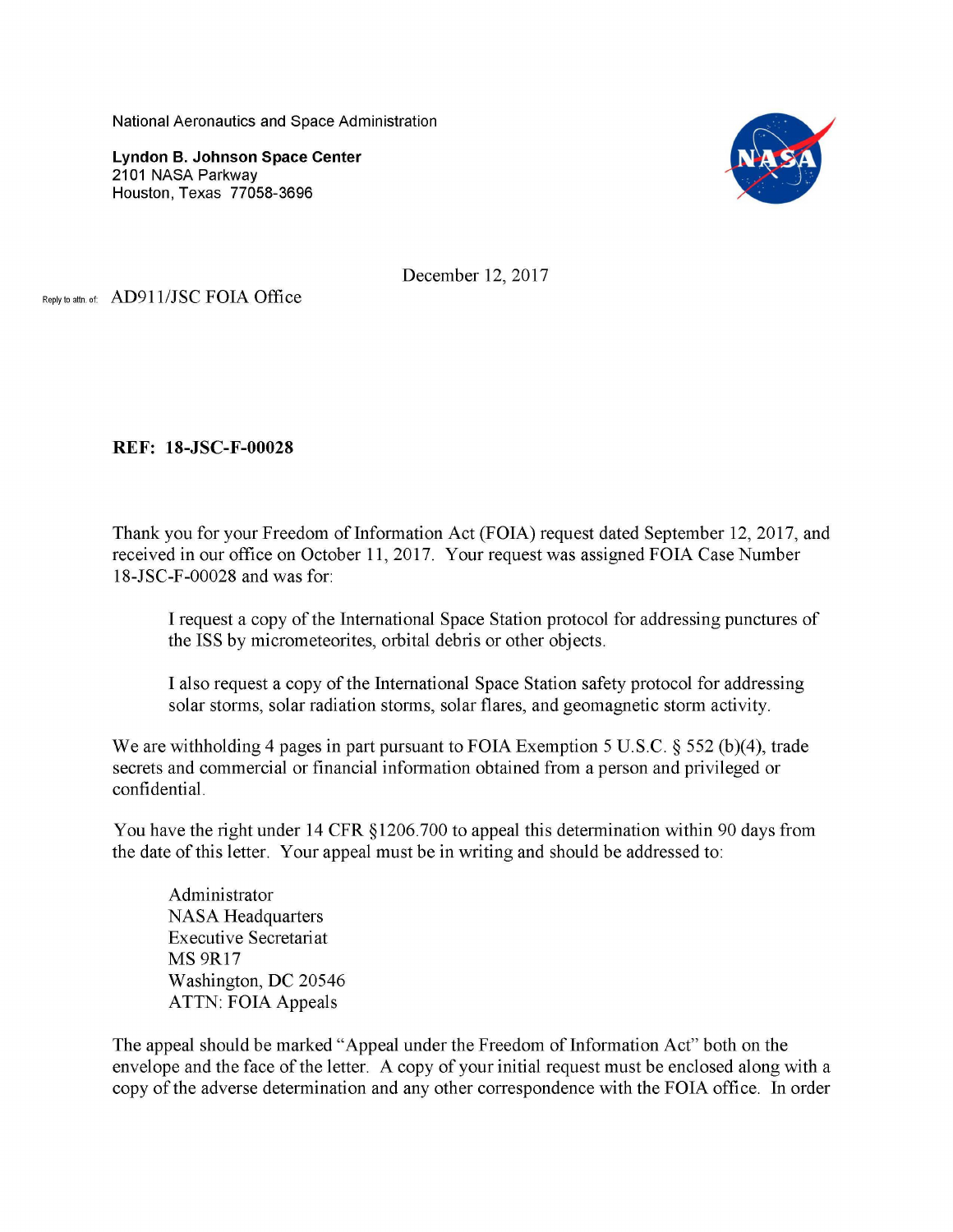to expedite the appellate process and ensure full consideration of your appeal, your appeal should contain a brief statement of the reasons you believe this initial decision to be in error.

For your information, the Office of Government Information Services **(OGIS)** offers mediation services to resolve disputes between FOIA requesters and Federal agencies. The contact information for OGIS is as follows: Office of Government Information Services, National Archives and Records Administration, Room 2510, 8601 Adelphi Road, College Park, Maryland 20740-6001 or  $ogis(\partial)$ nara.gov.

Fees for processing this request are less than \$50.00 and are not being charged in accordance with 14 CFR §1206.504(f). In accordance with § 1206.804 (c), after consultation with our office of legal counsel, I am the official responsible for the denial of your request. If I can be of further assistance, please contact me at Jessica.A.Cordero@nasa.gov or 281-483-8252. As an alternative, you may contact Mrs. Miriam Brown-Lam, Principal Agency FOIA Officer and Chief FOIA Public Liaison at (202) 358-0718.

Sincerely,

Jessica Cordeno JSC FOIA Officer

Enclosure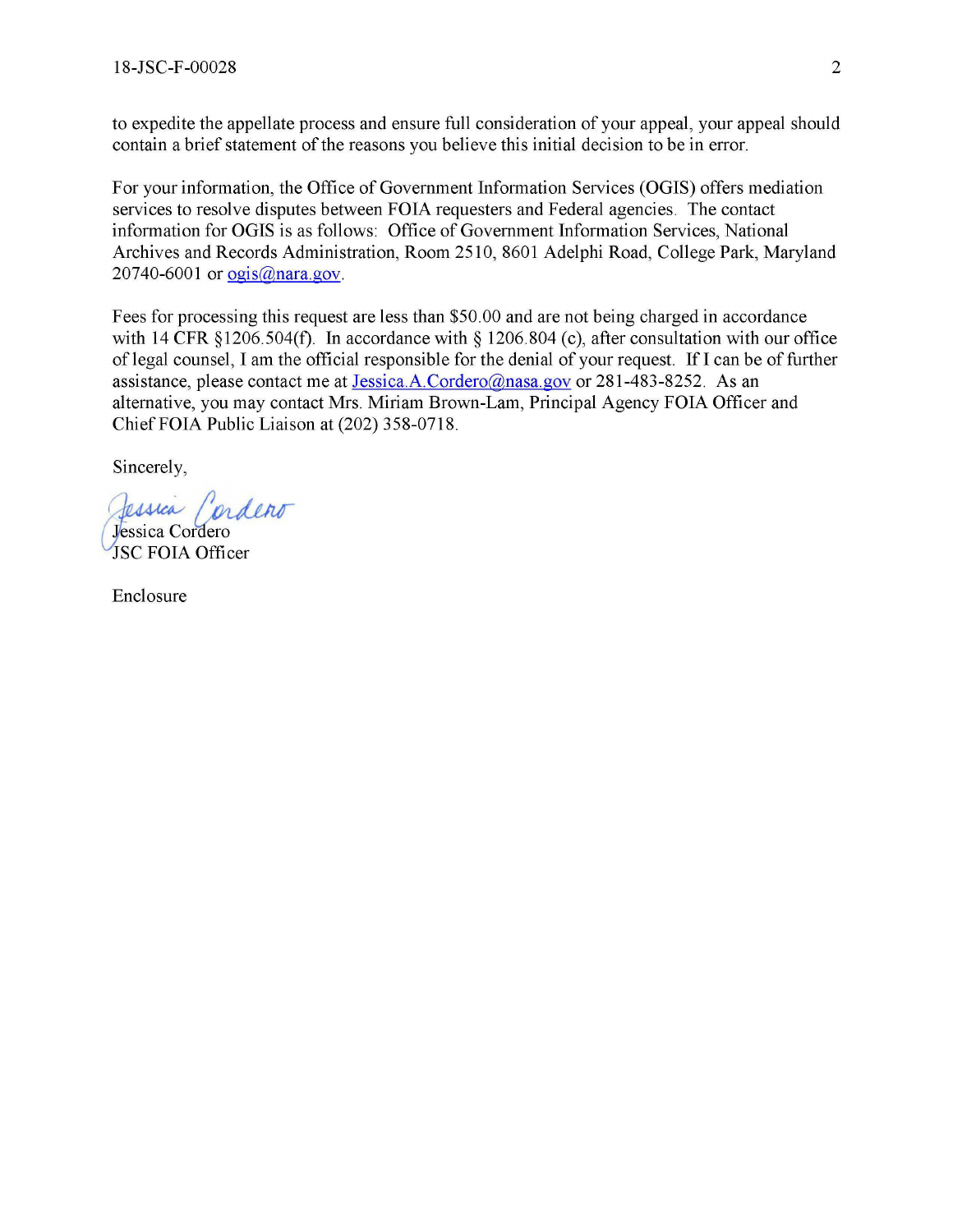#### **1.3 ISS DEPRESS INITIAL RESPONSE**

(EMER-1a/E49 - ALL/FIN 3/MULTI R/IMPACT E, J/HC/Paper on ISS/T) Page 1 of 4 pages

Entry condition: Upon  $\Delta$ P/ $\Delta$ T, ATM PRESS or OTHER alarm, crew observes pressure drop, or **On MCC GO**

#### 1.DEPRESSURIZATION ALARM INITIATION If dP/dT and no alarm E **Manual Alarm P/t**

- 2. TERMINATION OF GAS INTRODUCTION (b) (4)
- 3. EMERGENCY RS COMMUNICATIONS SETUP

| Alarm GMT:     |  |
|----------------|--|
| P[MB]:<br>GMT: |  |

|                                            |                                                                                                                                                          |                                                                                                               |                                  | Comm Panel 2<br>Lines $2, 3$           |  |
|--------------------------------------------|----------------------------------------------------------------------------------------------------------------------------------------------------------|---------------------------------------------------------------------------------------------------------------|----------------------------------|----------------------------------------|--|
|                                            |                                                                                                                                                          |                                                                                                               |                                  | Comm Panel 3<br>Line 1                 |  |
| MCC-H/<br>MCC-M                            |                                                                                                                                                          | Perform 9.1 EMERGENCY MULTI-ELEMENT COMMUNICATIONS SETUP.                                                     |                                  |                                        |  |
|                                            |                                                                                                                                                          | 4. TRANSLATION TO RESPECTIVE MRM MODULE<br>Each Soyuz crew gather, $(b)$ $(4)$<br>respective Soyuz is docked. |                                  | and retreat to the MRM where their     |  |
|                                            |                                                                                                                                                          | 5. MODULE PREPARATION AND RESERVE TIME DETERMINATION<br>Each Soyuz crew                                       |                                  |                                        |  |
|                                            |                                                                                                                                                          | (b) $(4)$<br><b>Complete T.res determination.</b>                                                             |                                  |                                        |  |
|                                            |                                                                                                                                                          | $P(b)$ (4)<br>GMT : __________________                                                                        |                                  |                                        |  |
| GMT:<br>$(t.1$ MM = $(\Delta t/\Delta P))$ |                                                                                                                                                          |                                                                                                               |                                  |                                        |  |
|                                            | <b>FOR KNOWN LEAK LOCATION</b>                                                                                                                           |                                                                                                               |                                  |                                        |  |
|                                            | Confirm crew accountability.<br>If T.res < 10 minutes, evacuate to known safe haven.<br>If T.res > 10 minutes, isolate the leaking volume per following: |                                                                                                               |                                  |                                        |  |
|                                            | 1.10 SOYUZ PREPARATION FOR UNMANNED<br>(b) $(4)$<br>UNDOCKING, p. 1-121E                                                                                 |                                                                                                               |                                  |                                        |  |
|                                            |                                                                                                                                                          | <b>RS Locations:</b>                                                                                          | (b) $(4)$<br>LOCATION, p. 1-27E. | <b>1.5 ISOLATION FOR KNOWN RS LEAK</b> |  |
|                                            |                                                                                                                                                          | Progress:                                                                                                     | (b) $(4)$                        |                                        |  |
|                                            |                                                                                                                                                          | USOS:                                                                                                         | LEAK LOCATION, p. 1-101E.        | 1.6 USOS VOLUME ISOLATION FOR KNOWN    |  |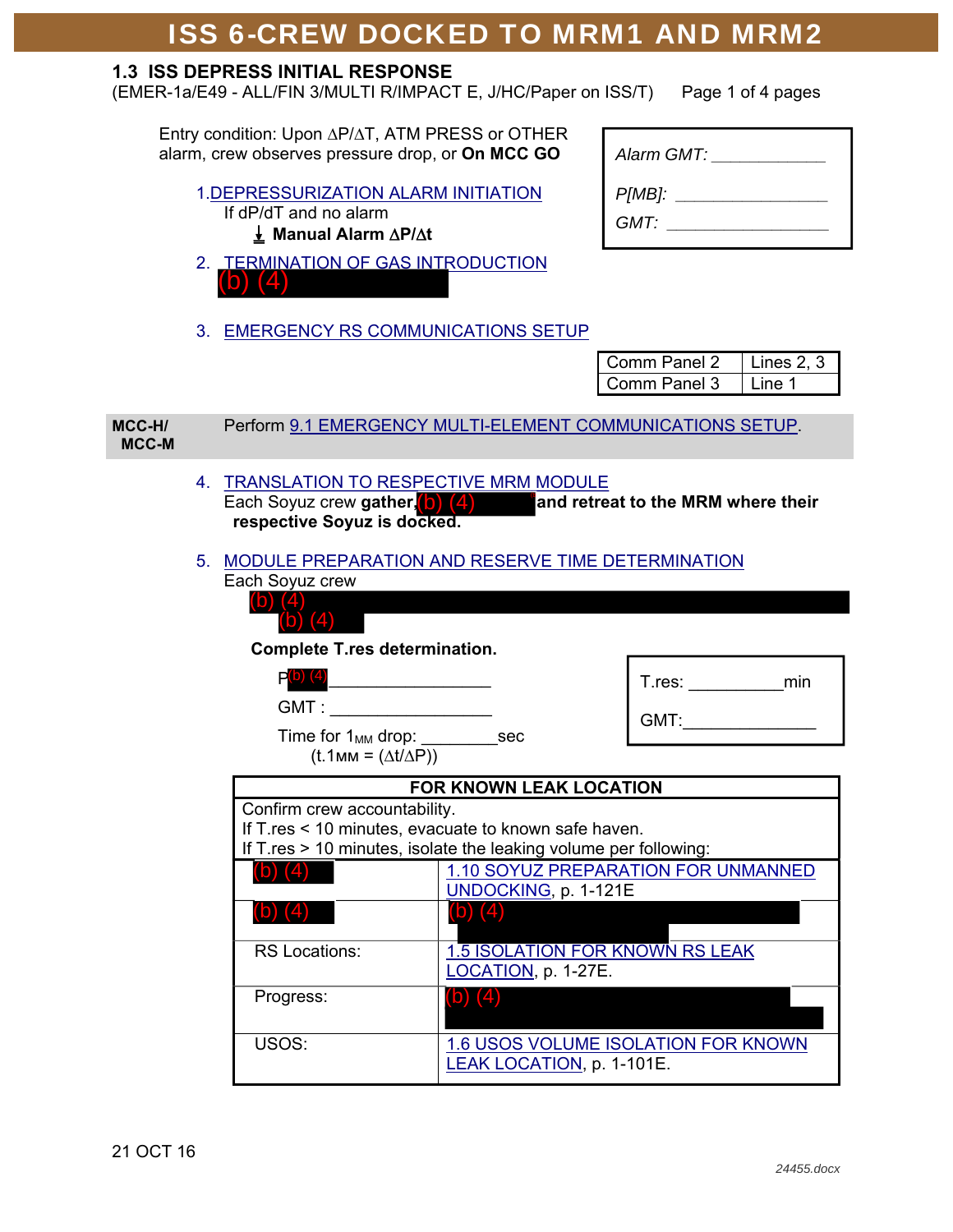#### **1.3 ISS DEPRESS INITIAL RESPONSE**

(EMER-1a/E49 - ALL/FIN 3/MULTI R/IMPACT E, J/HC/Paper on ISS/T) Page 2 of 4 pages

 6. SOYUZ+MRM COMBINED LEAK CHECK (Performed in parallel by each Soyuz) Close (but do not latch) (<mark>4)</mark> **Hatch using 'tap' Hatch using 'tap' technique.** 



### 7. SOYUZ LEAK CHECK

Soyuz crew in leaking volume, ingress Soyuz(b) (4)

| Close (but do not latch) (4)                                                                                                                | Hatch using 'tap' technique.                                                                                                            |
|---------------------------------------------------------------------------------------------------------------------------------------------|-----------------------------------------------------------------------------------------------------------------------------------------|
| If Hatch does not self-seal /<br>$\Delta P > 2$ mmHg<br><b>Leak in Soyuz.</b><br>Immediately,<br>open <sup>1</sup> 0<br>Hatch.<br>Continue. | If Hatch self-seals $/ \Delta P < 2$ mmHg<br>Close (b) (4) Hatch.<br>Report to remaining crew:<br>Leak in MRM; go to step 10, p. 1-16E. |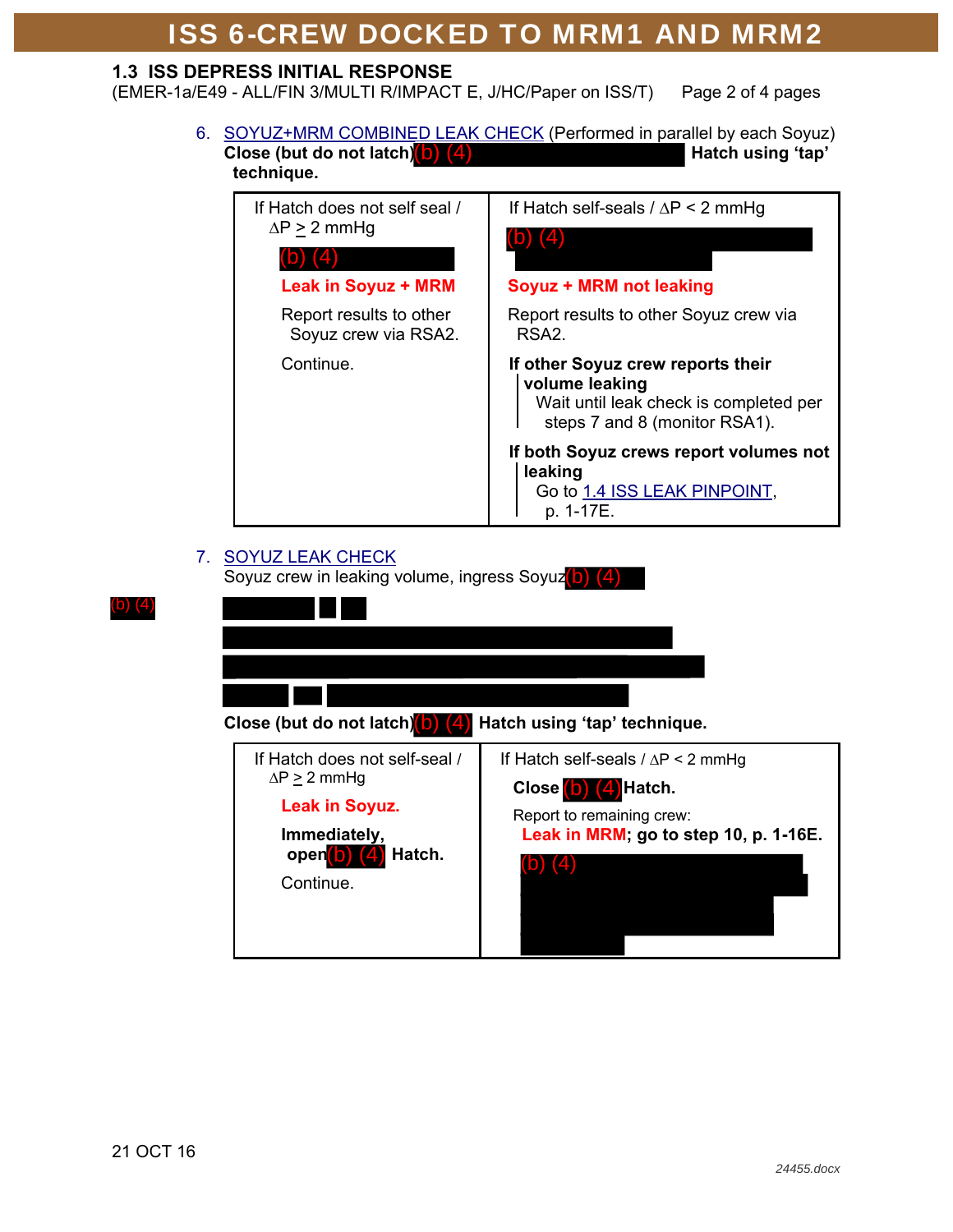### **1.3 ISS DEPRESS INITIAL RESPONSE**

(EMER-1a/E49 - ALL/FIN 3/MULTI R/IMPACT E, J/HC/Paper on ISS/T) Page 3 of 4 pages

|    |                                                                   | 8. (b) (4) LEAK CHECK (Soyuz Leaking)<br><b>All Soyuz crew ingress</b> b)                                                                 |                                                           |  |  |  |  |
|----|-------------------------------------------------------------------|-------------------------------------------------------------------------------------------------------------------------------------------|-----------------------------------------------------------|--|--|--|--|
| ЮJ |                                                                   |                                                                                                                                           |                                                           |  |  |  |  |
|    | Close (but do not latch) $(b)$ $(4)$ Hatch using 'tap' technique. |                                                                                                                                           |                                                           |  |  |  |  |
|    |                                                                   | If Hatch self-seals $/ \Delta P < 2$ mmHg                                                                                                 | If Hatch does not self seal $\land$ $\Delta P \ge 2$ mmHg |  |  |  |  |
|    |                                                                   | (4)<br>וסו                                                                                                                                |                                                           |  |  |  |  |
|    |                                                                   | Open (b) (4) Hatch.                                                                                                                       | Open(b) (4) Hatch.                                        |  |  |  |  |
|    |                                                                   |                                                                                                                                           | <b>Report to MCC.</b>                                     |  |  |  |  |
|    |                                                                   | Report to remaining ISS<br>crew.                                                                                                          | (b)                                                       |  |  |  |  |
|    |                                                                   | all crew<br>continue to step 9.                                                                                                           |                                                           |  |  |  |  |
|    |                                                                   | 9. RESPONSE TO SOYUZ <sup>6</sup> <sup>(4)</sup> LEAK<br>Leaking Soyuz crew,<br>If time available, in Soyuz:<br>(b) $(4)$<br>Stow in ISS. |                                                           |  |  |  |  |
|    |                                                                   | (b) $(4)$                                                                                                                                 |                                                           |  |  |  |  |
|    |                                                                   | Remaining ISS crew:<br>Assist donning of $\left( \mathsf{b}\right)$ (4) suits, as required.                                               |                                                           |  |  |  |  |
|    |                                                                   | Confirm leaking Soyuz crew <sup>(b)</sup> (4)                                                                                             | Hatch closed.                                             |  |  |  |  |
|    |                                                                   |                                                                                                                                           |                                                           |  |  |  |  |
|    |                                                                   |                                                                                                                                           |                                                           |  |  |  |  |
|    |                                                                   | $(D)$ $(4)$                                                                                                                               |                                                           |  |  |  |  |
|    |                                                                   |                                                                                                                                           |                                                           |  |  |  |  |
|    |                                                                   |                                                                                                                                           |                                                           |  |  |  |  |
|    |                                                                   |                                                                                                                                           |                                                           |  |  |  |  |

**Report to MCC.** >>